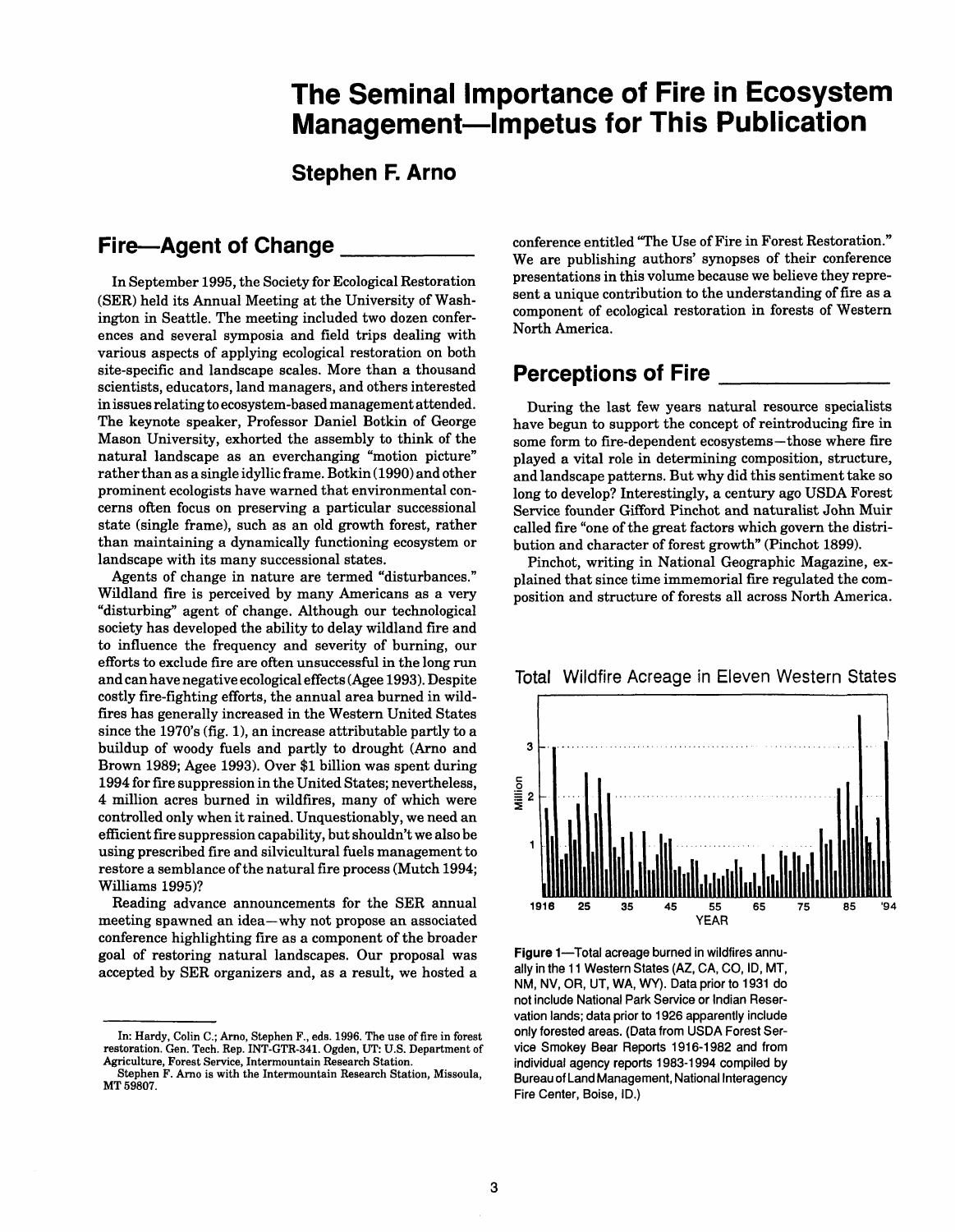He recognized, for example, that the magnificent Douglasfir (Pseudotsuga menziesii var. menziesii) forests of western Washington and western Oregon owed their existence to fire. He referred to the "creative action of forest fires" and suggested that it would be fruitful to gain an understanding of the natural role of fire.

Over the past century, great strides have been made in learning about the ecological effects of fire in wildland forests (Agee 1993). Paradoxically, application ofthis knowledge has been hampered by land management policies that assumed we could exclude fire from fire-dependent forests with little adverse effect (Pyne 1982). Native Americans and a few early timberland managers recognized that fire could be used in maintaining desirable forest conditions, but after 1910 -following Pinchot's departure from the agency- the Forest Service rejected this concept and developed a campaign to eliminate fire from the forest (Pyne 1982). This undoubtedly seemed like an appropriate policy and few foresaw its long-term consequences.

Today, perhaps the most widely recognized example of negative effects of fire exclusion is the "forest health" problem on tens of millions of acres in the ponderosa pine (Pinus ponderosa) and related forests of the Inland West (Mutch and others 1993; American Forests 1995; Phillips 1995). Ironically, a government forester named Harold Weaver (1943) identified this problem more than 50 years ago and traced its roots to fire exclusion. Weaver (1943,1967) and a few colleagues called for use of prescribed burning to restore fire to these forests, which historically burned in frequent low-intensity fires. Eventually their arguments were accepted by many foresters and ecologists (Pyne 1982). By the late 1970's even Congress's General Accounting Office had recognized the futility of attempting to eliminate fire in the wildlands of Western North America. As a result, Federal agencies adopted policies that broadened and revised their mission as "fire management"-not just fire control. This included prescribed burning on the landscape as well as the traditional suppression of unwanted fires (Nelson 1979).

# **Devising Restoration**

Despite considerable knowledge and support for reintroducing fire into wildland forests, major obstacles confront land managers (Mutch 1994). Funding for prescribed burning and silviculture to reduce fuel accumulations has traditionally been subservient to funding availability for suppressing wildfires. Fuels treatment work must be paid for from the annually appropriated budget, while suppression funding is covered by an "emergency" account that is perceived by some to be unlimited. Land managers are held responsible for the smoke emissions produced by prescribed burning, and they can also suffer career setbacks when even carefhlly planned and executed burns escape control due to circumstances beyond their control. Conversely, management that attempts to exclude fire from an ecosystem and ultimately results in damaging wildfires is seldom questioned. Moreover, land managers are seldom blamed for high costs of fighting wildfires in built-up fuels or for severe smoke or damages such fires produce.

The severe wildfire seasons in northern California and Oregon in 1987, in Yellowstone Park, and the Northern Rocky Mountains in 1988, and throughout much of the West in 1994 have made it clear that fire cannot be excluded from fire-dependent ecosystems. On the other hand, because of altered fuels and the need to protect adjacent private lands, developed areas, and commercial forests, fire cannot be fully restored to its historic character-except perhaps in a few of the largest wilderness areas (Brown and others 1994). Nevertheless, fuels management and prescribed fire could be used to recreate an acceptable semblance of the natural fire process in many natural areas (Arno and Brown 1989). Also, the severity of wildfires could be reduced by accomplishing fuel treatments in strategically selected areas having the greatest probability of success (Williams 1995).

# **Role of These Proceedinas**

Several papers in these proceedings give suggestions and examples for restoring the fire process in various forest types representing different natural fire regimes. Three general types of fire regimes apply to North American forests (Brown 1995):

1. A "nonlethal understory fire regime" of frequent lowintensity fires was common in the ponderosa pine and Oregon oak (Quercus garryana) types, as discussed in some of the papers in this volume.

2. At the opposite extreme, a "stand-replacement fire regime" is characterized by lethal fires at long intervals, such as in the high-elevation lodgepole pine (Pinus contorta var. latifolia) type in the greater Yellowstone Park ecosystem.

3. Intermediate to these is the "mixed severity fire regime" that was once widespread in Western North America. Here, fire burned with variable severities in an intricate mosaic, killing many trees but allowing others to survive. Survivors were often fire-resistant species and larger trees with thicker bark and higher crowns resistant to burning.

Fire exclusion can result in conversion of a nonlethal fire regime to a mixed-severity or stand-replacement regime (fig. 2), with accompanying changes in forest composition and natural biodiversity (Agee 1993).

Presentations contained in these proceedings explain principles of fire ecology and landscape pattern in Western North American forests, especially in Session I (Assessing Needs for Fire in Restoration).

Session I1 (Restoration of Fire in Inland Forests) concentrates on actual examples of fire restoration in inland forests where such practices have been underway for several years.

Session I11 (Restoration in Pacific Westside Forests) brings out the seldom discussed subject offire restoration in forests west of the Cascade Crest. Here millions of acres are being "preserved" as natural areas under management that excludes the essential creative process that Pinchot and Muir recognized a century ago.

Humans will have to make a leap in both ecological knowledge and philosophical understanding of our relationship to nature in order to attain the lofty goals implied by the